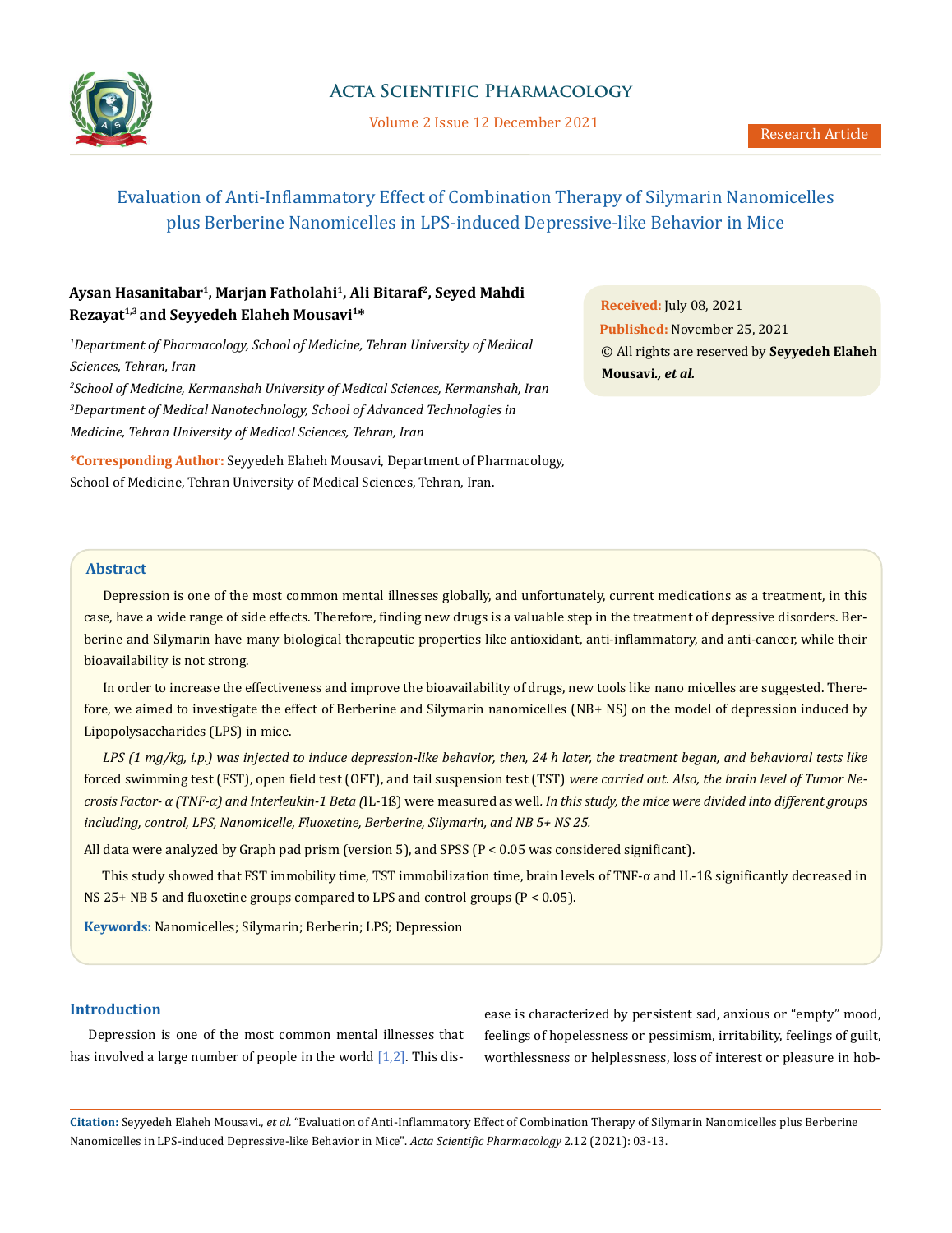bies and activities, decreased energy or fatigue, moving or talking more slowly, feeling restless, difficult concentrating or making decisions, difficult sleeping, early-morning awakening or oversleeping, appetite and/or weight changes, thoughts of death, and suicide or suicide attempts [3].

 Causes of depression are usually due to neurochemical changes that can occur on account of physical and psychological trauma, social factors, unpleasant events, genetic factors, and the use of certain medications. Antidepressants, like fluoxetine, are one of the main methods in treating depression  $[2,4]$ . However, about onethird of patients do not respond to existing medications or experience multiple side effects; Therefore, finding new drugs that do not have the problems of existing drugs is a valuable step in the treatment of depressive disorders [1,2,5].

 Changes in the interactions of neurotransmitters in the serotonergic, dopaminergic, and adrenergic nerve pathways by decreased secretion of serotonin and catecholamines at synapses, lead to impairing the uptake and reabsorption of presynaptic and postsynaptic signals in the neurons system. These complicated changes clinically manifest themselves in the form of depressive symptoms. Antidepressants with various mechanisms are prescribed to balance the levels of neurotransmitters in synaptic spaces and compensate for the lack of brain amines, especially norepinephrine (NE) and serotonin (5 HT). However, in more than half of the cases, the lack of proper response and the occurrence of annoying side effects will cause the patient to stop taking the drugs [4,6,7]. Despite extensive research, the neurobiological processes that lead to depression are still poorly understood, and recent treatments for depression have not provided complete recovery and have made unwanted side effects [8].

The bacterial toxins and lipopolysaccharide (LPS) cause depression by activating microglia and producing pro-inflammatory factors such as nitric oxide, eicosanoids, and other inflammatory cytokines in the brain. Following depression, inflammatory pathways get activated, and some factors such as TNFα and IL1β would increase  $[4,7]$ . Berberine is an alkaloid plant that is abundant in the roots and bark of the barberry stem and is found in many plants such as *Hydrastis canadensis, Coptidis Rhizoma, Berberis aquifolium, Berberis aristata* and *Berberis vulgaris*[9]. Berberine has shown several effects, for instance, anti-anxiety, analgesic, anti-inflammatory, antidepressant, anti-amnesia effects, anti-viral, anti-cancer, and antioxidant effects [10-12]. Although Berberine has many biological therapeutic properties and its bioavailability and productivity are limited because of poor aqueous solubility. Many studies using nanotechnology to increase the effectiveness and improve the bioavailability of Berberine have been shown. The nano-drug preparation methods are used to increase the solubility and bioavailability of water-soluble drugs [13-15]. Today, nanoscience researchers are looking for drug delivery tools with suitable properties for the drugs to enter the body. One of these applicable and new tools for drug delivery is micelles [15,16]. Micelles create systems that physically trap the drug inside the nucleus, optimizing the accommodation between the drug and the dissolution medium. It can mainly improve drug loading, drug barriers, and consequently the chemical stability of the compound [13,14,16].

 $04$ 

Micelles affect its stability during drug storage and subsequent in-body performance. However, some studies indicate that various drugs have loaded successfully into micelles with different techniques [13-16].

Silymarin is a flavonolignan derived from the seeds of the sage (*Silybum marianum*) [17,18]. Silymarin is a plant extract that consists of approximately 70-80% of Silymarins flavonolignan-like (Silybin**,** Isosilybin, Silydianin, Silychristin), and the rest parts of it include polyphenolic and polymeric oxidized compounds [17,18]. Properties such as antioxidant, anti-inflammatory, anti-fibrotic, multiple protection, anti-viral and anti-cancer are found in the use of the Silymarin [18-20].

The extraordinary effectiveness of sage seed extract on improving liver function has been confirmed in various sources [21-23]. According to studies, inflammation of nerve cells is an essential factor in aggravating brain cell damage  $[17,18]$ . Silymarin effectively prevents brain damage by inhibiting inflammation of brain cells [17,18,24]. Silymarin's aqueous solubility limits its medical applications; therefore, to improve the biosorption and bioavailability of Silymarin, many methods have been studied to change its physical and chemical nature [25,26]. Nanotechnology is a powerful tool to be used in the development of a new drug delivery system; moreover, this technology is useful for compounds with weak aqueous solubility, as this system can provide an increase in the level of available area and increase the dissolution process [25,26]. Be-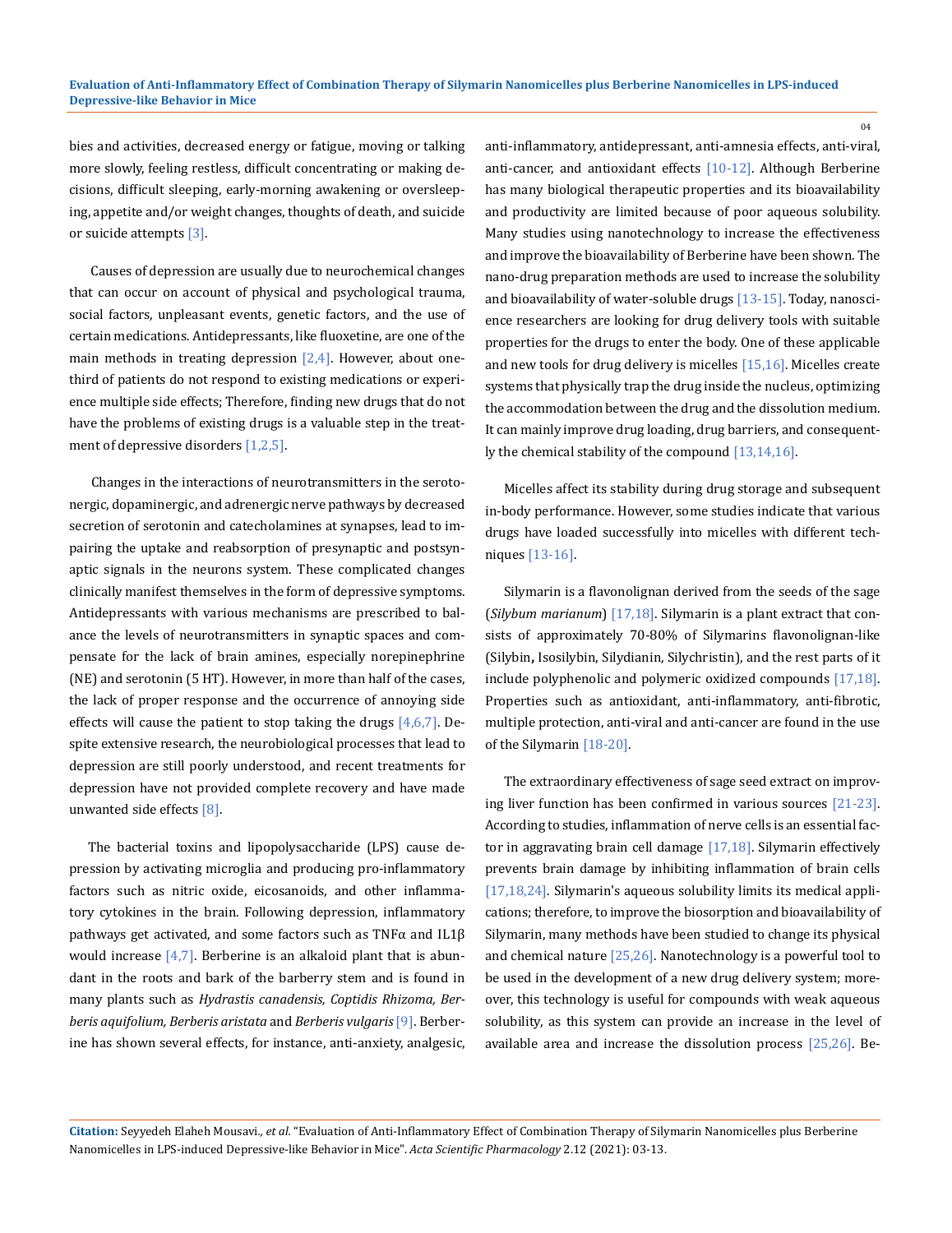cause of the low solubility of Silymarin compounds in water and its low bioavailability, researchers are trying to synthesize improved formulations [27,28].

Considering the anti-inflammatory effects of these compounds, in this study, we aimed to investigate the effect of Silymarin nanomicelles with Berberine nanomicelles on the model of depression in mice induced by LPS [29].

#### **Results**

### **Results of FST immobility time in control, LPS, nanomicelles, fluoxetine, Berberine NB 5 and NB 10 groups**

The effects of NB 5, NB 10, Berberine, and fluoxetine on depression induced by LPS injection in the FST test are shown in figure 1A. The graph showed that immobility time significantly increased in the LPS group compared to the control group that indicates the induction of depression ( $P < 0.05$ ). As it shows, immobility time has no difference between LPS and nano micelles groups. Based on the results, inactivity duration significantly reduced in NB 5, NB 10, Berberine, and fluoxetine groups compared to the LPS group (P < 0.05). The difference between NB 5 and fluoxetine was significant (P < 0.05). Fluoxetine and Berberine both reduced immobility more than different doses of NB (P < 0.05).

### **Results of OFT crossings number in control, LPS, nanomicelles, fluoxetine, Berberine NB 5 and NB 10 groups**

According to figure 1B, the LPS group showed a significantly lower number of crossing than the control group (P < 0.05). Also, in the fluoxetine group, the number of crossings significantly increased rather to the LPS group (P < 0.05). However, none of the NB 5, NB 10, and Berberine doses significantly increased or decreased the number of crossings compared to the control group.

### **Results of TST immobility time in control, LPS, nanomicelles, fluoxetine, Berberine NB 5 and NB 10 groups**

According to figure 1C, the duration of immobility in the tail suspension test increased significantly in the LPS group compared to the control group, which indicates the induction of depression (P < 0.05). Also, NB 5, NB 10, Berberine, and fluoxetine significantly reduced the duration of immobility in the tail suspension test compared to the LPS group  $(P < 0.05)$ .

#### **Results of brain TNF-α level in control, LPS, nanomicelles, fluoxetine, Berberine NB 5 and NB 10 groups**

As shown in figure 1D, the level of  $TNF-\alpha$  in the brain was increased significantly in the LPS group compared to the control group ( $P < 0.05$ ). Brain TNF- $\alpha$  levels significantly decreased in NB 5, NB 10, Berberine, and fluoxetine groups compared to the LPS group (P < 0.05). The Fluoxetine group showed a significant reduction compared to NB 5, NB 10, Berberine groups (P < 0.05).

#### **Results of brain IL-1ß level in control, LPS, nanomicelles, fluoxetine, Berberine NB 5 and NB 10 groups**

As it was shown in figure 1E, brain IL-1ß levels in the LPS group increased significantly compared to the control group ( $P < 0.05$ ). Also, the level of IL-1ß in the groups of NB 10, Berberine, and fluoxetine significantly decreased compared to the LPS group (P < 0.05). In NB 10 and fluoxetine groups, the amount of brain IL-1ß decreased significantly compared to the NB 5group (P < 0.05).



**Citation:** Seyyedeh Elaheh Mousavi*., et al.* "Evaluation of Anti-Inflammatory Effect of Combination Therapy of Silymarin Nanomicelles plus Berberine Nanomicelles in LPS-induced Depressive-like Behavior in Mice". *Acta Scientific Pharmacology* 2.12 (2021): 03-13.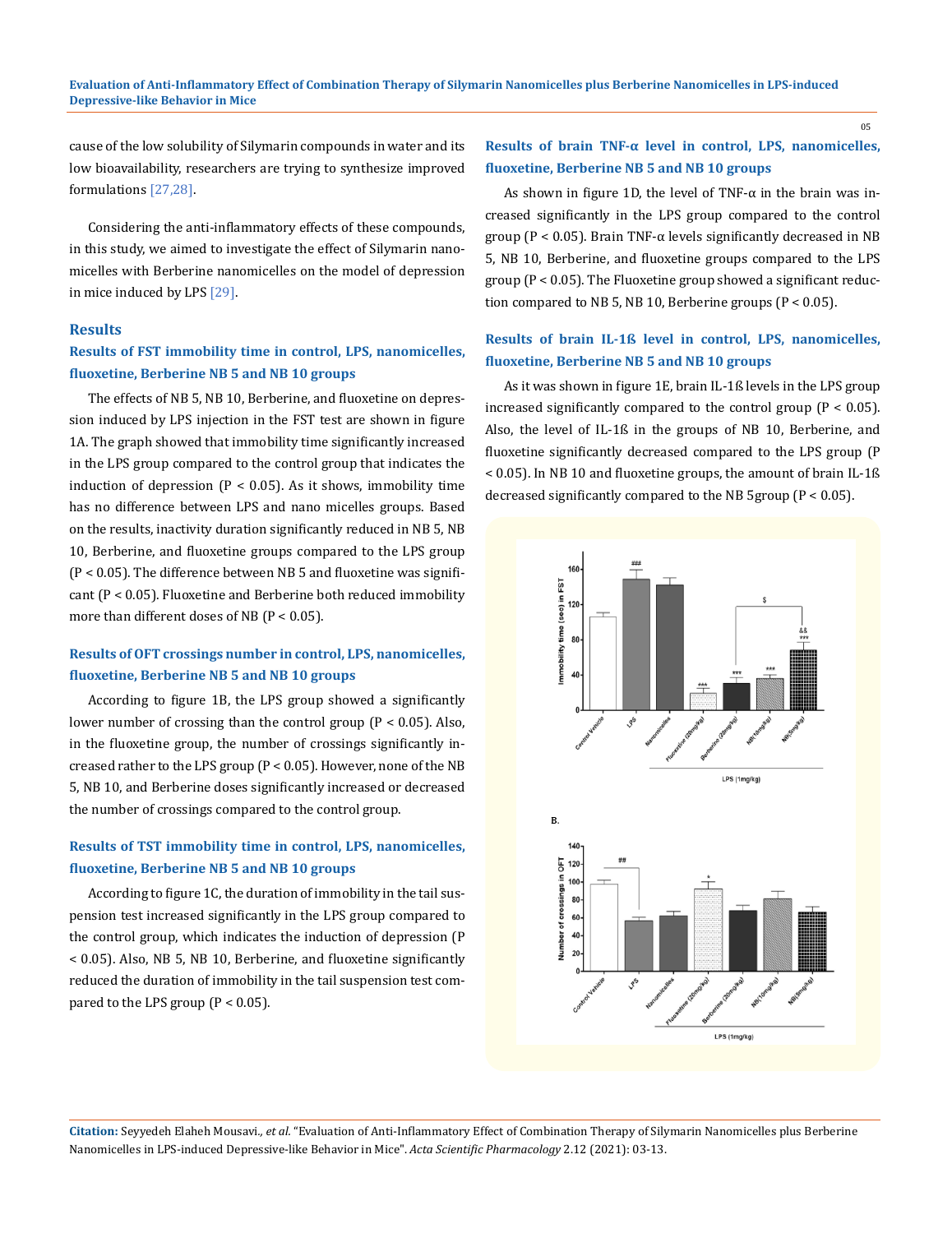



- **Figure 1:** Comparison results in control, LPS, nanomicelles, fluoxetine, berberine NB 5 and NB 10 groups.
- A. Immobility time in FST for 6 minutes.
- B. Number of crossing in OFT
- C. Immobility time in TST
- D. Brain TNF-α levels
- E. Brain IL-1ß levels

# Comparison between control and LPS, \* Comparison between fluoxetine and berberine and NB with LPS, & Comparison between NB and fluoxetine, \$ Comparison between berberine and NB

## **Results of FST immobility time in control, LPS, nanomicelles, fluoxetine, Silymarin, NS 25 and NS 50 groups**

The results showed that the duration of immobility in LPS nanomicelle groups increased significantly compared to the control group (P < 0.05). Also, the duration of immobilization Silymarin, fluoxetine, NS 25, and NS 50groups compared to the control group (P < 0.05). Also, the time of immobility in the fluoxetine group was significantly reduced compared to the NS 25 and NS 50 groups (Figure 2A).

### **Results of OFT crossing number in control, LPS, nanomicelles, fluoxetine, Silymarin, NS 25 and NS 50 groups**

The results showed that there was no significant difference in the number of movements in different groups with control and LPS groups (Figure 2B).

### **Results of TST immobility time in control, LPS, nanomicelles, fluoxetine, Silymarin, NS 25 and NS 50 groups**

The results showed that the duration of immobility in LPS and nanomicelle groups increased significantly compared to the control group ( $P < 0.05$ ). Also, the duration of immobilization in Silymarin and fluoxetine groups was significantly reduced compared to the control group (P < 0.05). Duration of immobilization showed a significant decrease in Silymarin NS 25, NS 50, and fluoxetine groups in comparison to the LPS group (P < 0.05). Also, the time of immobility in the Silymarin group was significantly reduced compared to NS 25 group (Figure 2C). On the other hand, the duration of immobility in the group treated with NS 50 showed a significant decrease compared to NS 25 group (P < 0.05).

## **Results of brain TNF-α level in control, LPS, nanomicelles, fluoxetine, Silymarin, NS 25 and NS 50 groups**

According to the graph (Figure 2D), the amount of TNF- $\alpha$  in the brain tissue in the LPS group showed a large increase compared to the control group, indicating the induction of depression (P < 0.05). The amount of TNF- $\alpha$  in the fluoxetine group was significantly lower than that in NS 50 and Silymarin groups ( $P < 0.05$ ). This inflammatory factor showed a more significant decrease in fluoxetine, Silymarin, NS 25, and NS 50 groups than the nanomicelle group ( $P < 0.05$ ).

## **Results of brain IL-1ß level in control, LPS, nanomicelles, fluoxetine, Silymarin, NS 25 and NS 50 groups**

According to figure 2E, the level of IL-1ß in brain tissue increased in the LPS group compared to the control group, which indicates the induction of inflammation (P < 0.05). The brain IL-1ß level was significantly lower in fluoxetine, Silymarin, NS 25, and NS 50 groups in comparison to the LPS group (P < 0.05).

**Citation:** Seyyedeh Elaheh Mousavi*., et al.* "Evaluation of Anti-Inflammatory Effect of Combination Therapy of Silymarin Nanomicelles plus Berberine Nanomicelles in LPS-induced Depressive-like Behavior in Mice". *Acta Scientific Pharmacology* 2.12 (2021): 03-13.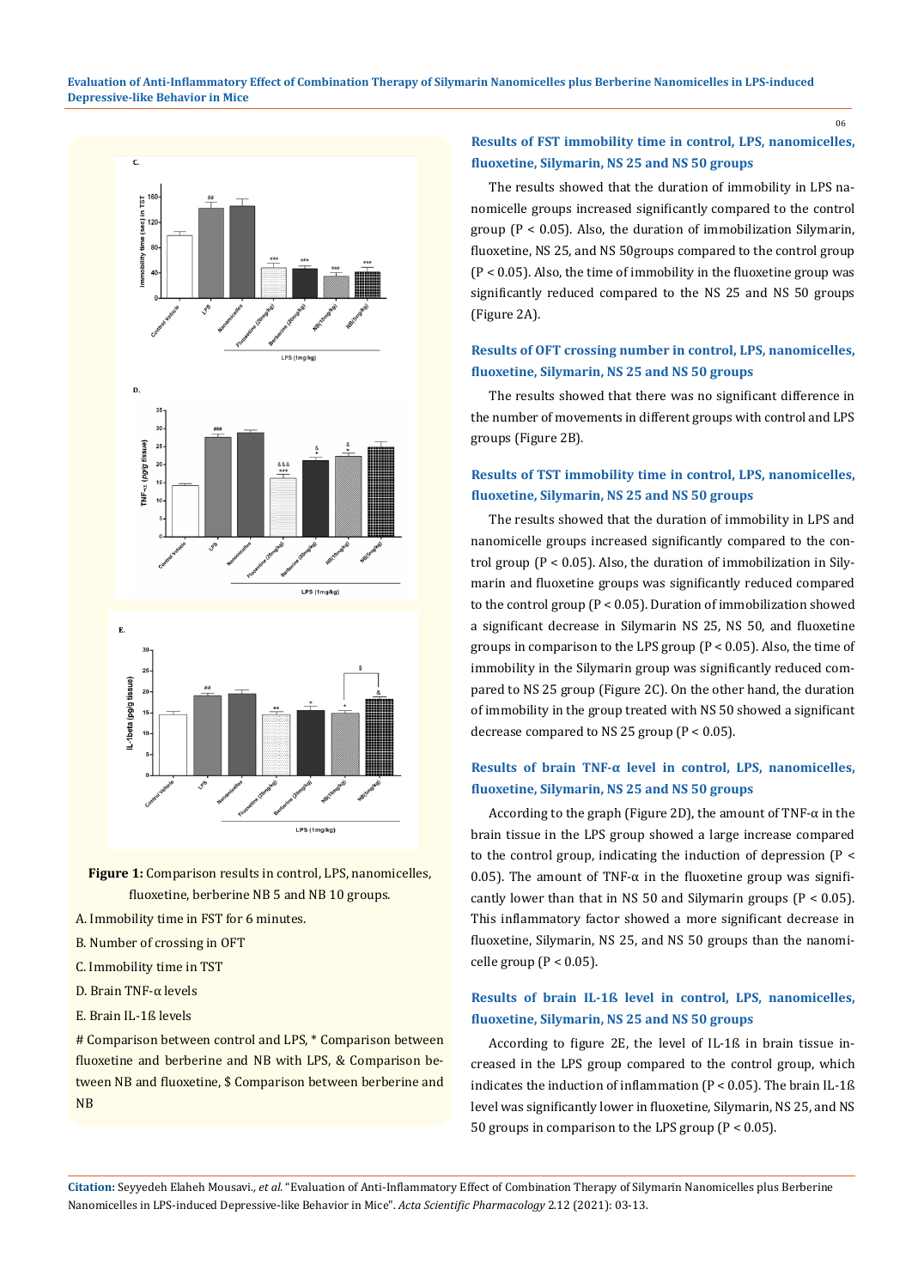#### **Evaluation of Anti-Inflammatory Effect of Combination Therapy of Silymarin Nanomicelles plus Berberine Nanomicelles in LPS-induced Depressive-like Behavior in Mice**



Fluoxetine<br>(20mg/kg)

Silymarin<br>(100mg/kg) **NS(2)** g/kg)

LPS 1mg/kg

 $\frac{1}{2}$ Nan "<br>micelles



 $\mathbf{E}$ .  $30$ 25 IL-1beta (pg/g tissue) 20  $15$  $10$  $c<sub>o</sub>$ ol Vehicle LPS Nanomicelles Fluoxetine<br>(20mg/kg) Silymarin<br>(100mg/kg) g/kg) NS(5 LPS (1mg/kg)

07

- **Figure 2:** Comparison results in control, LPS, nanomicelles, fluoxetine, silymarin, NS 25 and NS 50 groups.
- A. Immobility time in FST for 6 minutes.
- B. Number of crossing in OFT
- C. Immobility time in TST
- D. Brain TNF-α levels
- E. Brain IL-1ß levels
- # Comparison between different groups and control
- \* Comparison between different groups and LPS
- & Comparison between NS 25 and fluoxetine
- \$ Comparison between silymarin and NS 25
- @ Comparison between NS 25 and NS 50

The meaning of a star is  $* P < 0.05$ ,  $** p < 0.01$ ,  $*** p < 0.001$  and \*\*\*\*  $p < 0.0001$ .

# **Results of FST immobility time in control, LPS, fluoxetine, and NS 25+ NB 5 groups**

The results of this study showed that NS 25+ NB 5 and fluoxetine groups significantly decreased immobility compared with LPS and control groups ( $P < 0.05$ ). The duration of immobility in fluoxetine showed a significant decrease compared to NS 25+ NB 5 group (P < 0.05) (Figure 3A).

### **Results of TST immobilization time in control, LPS, fluoxetine, and NS 25+ NB 5 groups**

As shown in figure 3B, immobilization time in fluoxetine and NS 25+ NB 5 groups significantly reduced in comparison to the LPS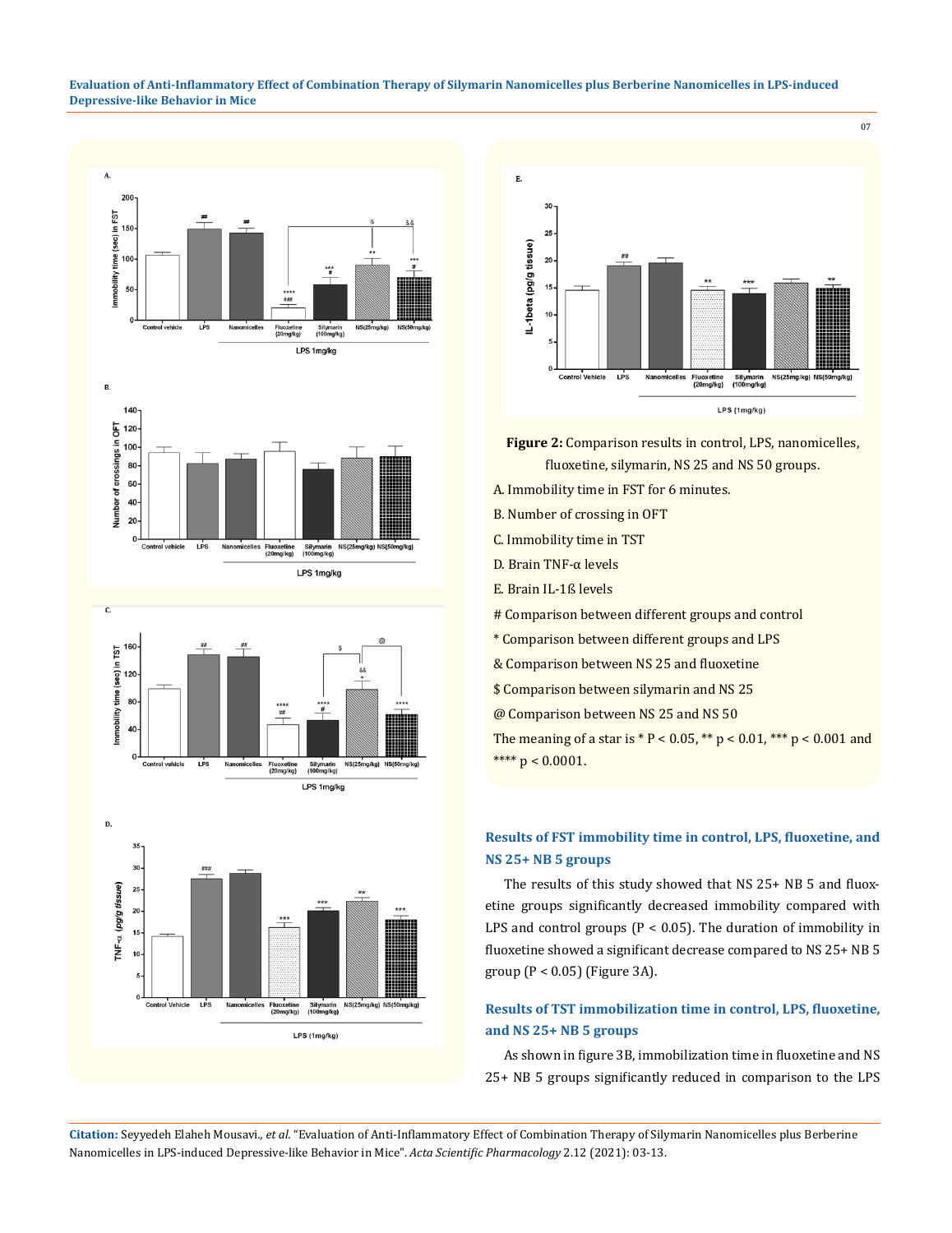#### **Evaluation of Anti-Inflammatory Effect of Combination Therapy of Silymarin Nanomicelles plus Berberine Nanomicelles in LPS-induced Depressive-like Behavior in Mice**

group (P < 0.05). Also, the fluoxetine group showed a significant reduction in immobility time in TST compared to NS 25+ NB 5 group  $(P < 0.05)$ .

### **Results of brain TNF-α level in control, LPS, fluoxetine and NS 25+ NB 5 groups**

According to figure 3C, the brain level of TNF-α factor in the LPS group increased compared to the control group, which indicates inflammation in the brain tissue  $(P < 0.05)$ . Both fluoxetine and NS  $25+ NB$  5 groups significantly reduced TNF- $\alpha$  in brain tissue compared to the LPS group  $(P < 0.05)$ .

# **Results of brain IL-1ß level in control, LPS, fluoxetine, and NS 25+ NB 5 groups**

Based on figure 3D, the level of IL-1ß in the LPS group increased compared to the control group  $(P < 0.05)$ . Both fluoxetine and NS 25+ NB 5 groups reduced IL-1ß in brain tissue compared LPS group ( $P < 0.05$ ).





**Figure 3:** Comparison results in control, LPS, fluoxetine and NS 25+ NB 5 groups.

- A. Immobility time in FST for 6 minutes.
- B. Immobility time in TST
- C. Brain TNF-α levels
- D. Brain IL-1ß levels
- # Comparison between LPS and control group
- \* Comparison between different groups and LPS and
- Comparison between NS 25+ NB 5 and fluoxetine.

#### **Discussion**

This study aimed to investigate the effects of Silymarin nanomicelles with Berberine nanomicelles on the model of depression induced by LPS in mice.

One of the behavioral methods in psychopharmacology is to use the forced swimming test (FST), OFT, and TST tests to measure the effect of drugs on depression. The Swimming test is one of the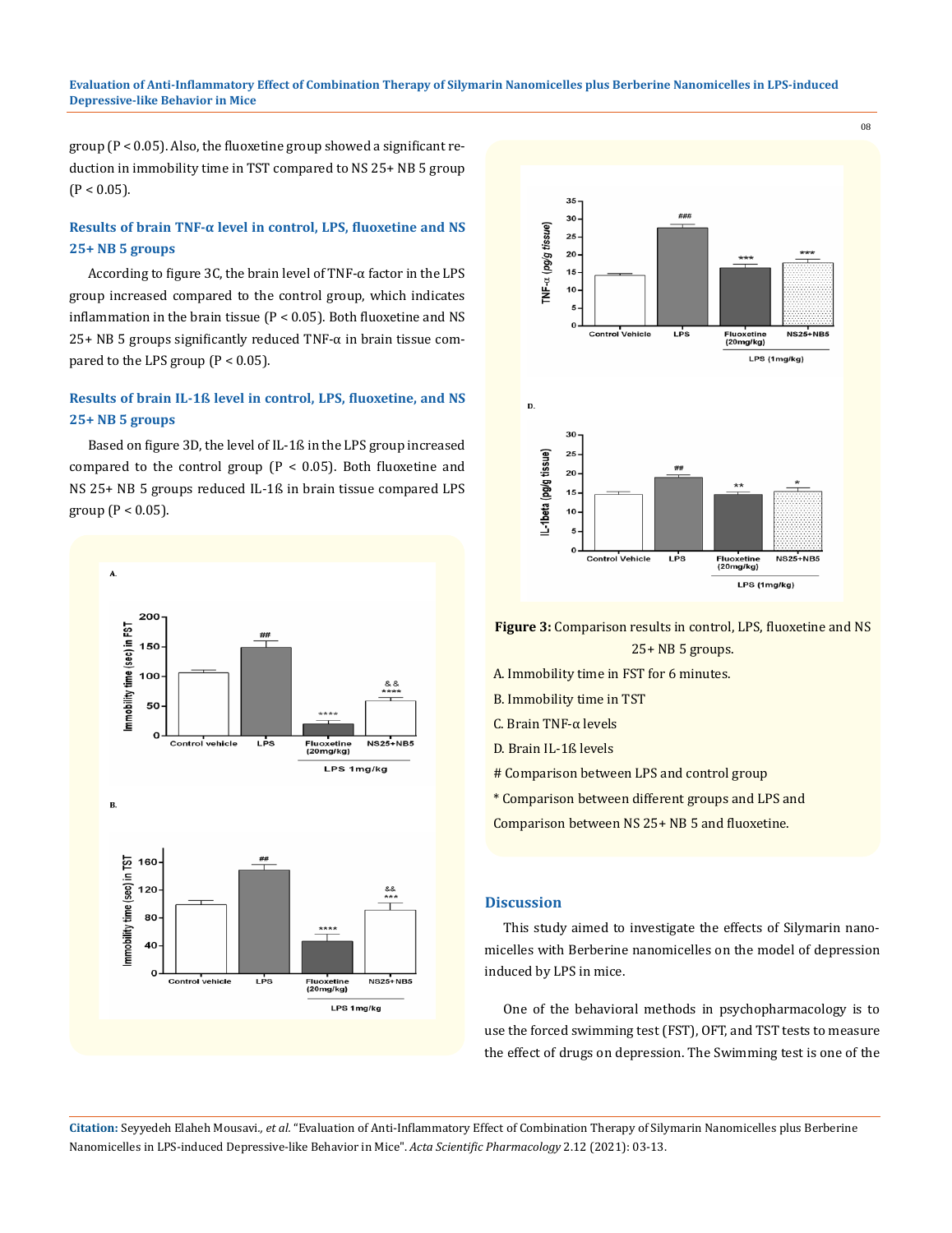most valid and common animal tests for depression. According to the theory of helplessness by Mr. Martin Seligman, if the animal is exposed to constant stress and has no way out of it, they gradually lose hope of escaping from this condition and stop their movement and activity, and become completely motionless and helpless. As already mentioned, the open field test (OFT) has been used as a model to study and evaluate depression. The OFT makes it possible to measure the movement, exploration, and anxiety of the animals simultaneously. In this method, the number of lines that the animal crosses are considered as an indicator of exploratory and emergency behavioral activities. In other words, the high frequency of such behaviors indicates high activity and exploratory behaviors.

As it was shown, LPS was significantly increased immobility time in FST, duration of immobility in TST, brain TNF-α and IL-1ß levels, moreover, decreased the number of crossing in OFT in comparison to the control group that indicated the induction of depression by LPS.

In line with our data, a strong relationship between depression and increased level of brain TNF-α in animal, human, and *in vitro* studies [30,31].

Also, it is reported that fluoxetine reduces  $TNF-\alpha$  in depressed patients and inhibits its production [32].

As mentioned earlier, Silymarin has an anti-inflammatory effect. It is demonstrated in previous studies that Silymarin decreases TNF- $\alpha$  levels in the serum considerably [33].

In this context, it is showing that Silymarin enhances depressive-related behavior and reduces TNF-α levels in the hippocampus and cerebral cortex of rats as well [19].

Also, it is reported that Silymarin is effective to reduce the immobility time and reduce symptoms that are related to depression in FST and TST tests [34,35].

On the other hand, it is documenting that Berberine has an antidepressant-like effect as it inhibits MAO action [36]. It is reported that monoamine oxidase (MAO) inhibitors have antidepressant effects by increasing brain norepinephrine, serotonin (5-HT), and dopamine concentration [37]. Also, Kulkarni et al. conducted a study that showed Berberine modulates brain biogenic amines and is involved in the nitric oxide pathway that leads to antidepressant effects [10].

Our findings in this study suggested that Berberine, Silymarin, and fluoxetine attenuated the IL-1 and TNF- $\alpha$  in the brain.

Recently, some methods such as nano-based approaches have been used to enhance the bioavailability of drugs. Based on these studies, nanostructured biomaterials showed various advantages over conventional biomaterials. Nanostructured biomaterials are applicable and lead to cellular interaction and bioavailability improvement [27,38,39].

Simoes *et al.* reported that micelles improve the water solubility of hydrophobic drugs, increased absorption of free drugs, and release the drug in the target site of the gastrointestinal tract together with a high concentration gradient near the epithelium [40].

Azadi *et al.* conducted a study to investigate the efficacy and effects of Berberine micelle on inflammatory cytokines secretion in cerebral ischemia in an animal model. Their study showed that Berberine micelle decreased inflammatory factors level in cerebral ischemia [41].

In line with past studies, fluoxetine improves depression behavior, and in this context, fluoxetine showed better antidepressant activity than Berberine and Silymarin. On the other hand, it illustrated that fluoxetine has multiple side effects like tremors and hyperactivity and exhibits a delayed onset of action [42].

As Berberine and Silymarin have an herbal origin, they are possibly safe. As mentioned earlier, nanomicelle can increase its effectiveness and improve bioavailability. Hence it can improve drug loading and barriers, and consequently, the chemical stability of the compound [13-16].

# **Methods**

### **Chemicals**

LPS from *Escherichia coli*, serotype 0127:B8 was purchased from Sigma-Aldrich, St. Louis, MO, USA. Also, Berberine hydrochloride, Fluoxetine, and Silymarin were purchased from Sigma-Aldrich (USA). Berberine nano micelle has been developed in the Nanotechnology Research Center of Mashhad University of Medical Sciences, Mashhad, Iran, that contained 5% Berberine. Berberine

**Citation:** Seyyedeh Elaheh Mousavi*., et al.* "Evaluation of Anti-Inflammatory Effect of Combination Therapy of Silymarin Nanomicelles plus Berberine Nanomicelles in LPS-induced Depressive-like Behavior in Mice". *Acta Scientific Pharmacology* 2.12 (2021): 03-13.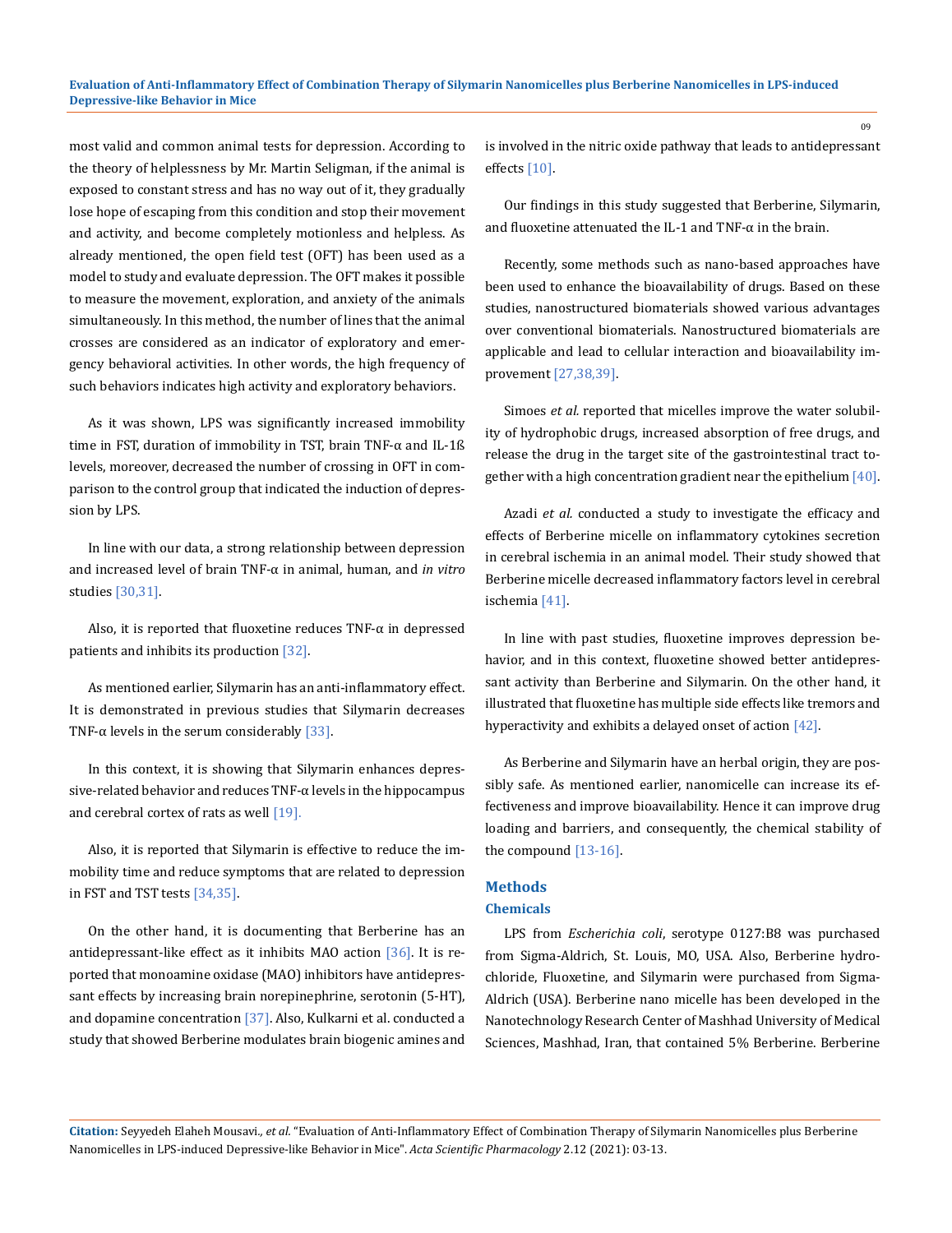#### **Evaluation of Anti-Inflammatory Effect of Combination Therapy of Silymarin Nanomicelles plus Berberine Nanomicelles in LPS-induced Depressive-like Behavior in Mice**

nanomicelles have an average diameter of 2.7 nm. Berberine (BBR) hydrochloride and Silymarin (Sigma, St. Louis, MO, USA) were diluted freshly in saline (0.9%) and Carboxymethyl cellulose (CMC, 03%) before using in this project. Silymarin nanomicelle was prepared from Exir Nano Sina Co., Tehran, Iran.

#### **Animals and experimental groups**

In this study, 88 male NMRI mice weighing  $25 \pm 5$  g (Tehran University of Medical Sciences, Tehran, Iran) were used all over the study. Animals were kept at standard temperatures and environmental conditions and had free access to normal food and water; 12 hours of light - 12 hours of darkness; the temperature was 23  $\pm$  1°C throughout the study. They were kept in the laboratory for about a week before the experiment to adapt to environmental conditions, then all the experiments were conducted between 9:00 and 12:00 A.M each day. The minimum number of samples was considered and tested according to the protocol of working with laboratory animals of Tehran University of Medical Sciences based on animal ethics. Also, animals were handled according to the criteria proposed by the Guide for the Care and Use of Laboratory Animals (NIH US publication, no. 23-86, revised 1985).

Drug-treated animals with Berberine nanomicelles (5 and 10 mg/kg), Berberine hydrochloride (20 mg/kg), Silymarin nanomicelles (25 and 50 mg/kg), Silymarin (100 mg/kg), and fluoxetine (20 mg/kg) after 14 days drugs administration as pretreatment in a volume of 10 ml/kg of the mice's body weight (b.w.), to induce depression-like behavior, LPS (1 mg/kg) soluble in isotonic saline was injected intraperitoneally (i.p) 22.5 hours before the last dose of the studied drugs (on  $13<sup>th</sup>$  day). Then, on the  $14<sup>th</sup>$  day, 1 hour after the last dose of drugs administrations, the depression tests, including the Open-field test (OFT), Forced swimming test (FST), and Tail suspension test (TST), were implemented on them  $[43]$ . Also, the brain level of TNF-α and IL-1ß was measured after finishing the behavior tests on the supernatant of whole brain tissue of mice in all groups [43].

The mice were divided into 11 groups including:

- Control group
- LPS(1mg/kg) group
- Nanomicelle with LPS (Nano micelle)
- Fluoxetine (20mg/kg) with LPS (Fluoxetine)





- Berberine hydrochloride (20mg/kg) with LPS (Berberine)
- Berberine nanomicelle (5mg/kg) with LPS (NB 5)
- Berberine nanomicelle (10mg/kg) with LPS (NB 10)
- Silymarin (100mg/kg) with LPS (Silymarin)
- Silymarin nanomicelle (50mg/kg) with LPS (NS 50)
- Silymarin nanomicelle (25mg/kg) with LPS (NS 25)
- Berberine nanomicelle (5mg/kg) and Silymarin nanomicelle (25mg/kg) with LPS (NB 5+ NS 25).

#### **Behavioral tests**

In the force swimming test, we use a 25 cm high glass cylinder containing 19 cm of water according to the room temperature. Then we put the mouse in it for 6 minutes, and to adapt to the conditions after 2 minutes, the movement and immobility time of the mouse was recorded in the last 4 minutes.

In the open field test, the number of lines that the animal crosses during 10 minutes were recorded then counted, and it was compared in each group to measure and show the differences. Between each mouse test, we used 95% Ethanol to wipe the chamber prior to use and before subsequent tests to remove any scent clues left by the previous subject mouse.

To perform the TST, we hung the mice from the end of the tail using glue at the height of 50 cm above the ground and recorded a time of inactivity of 6 minutes.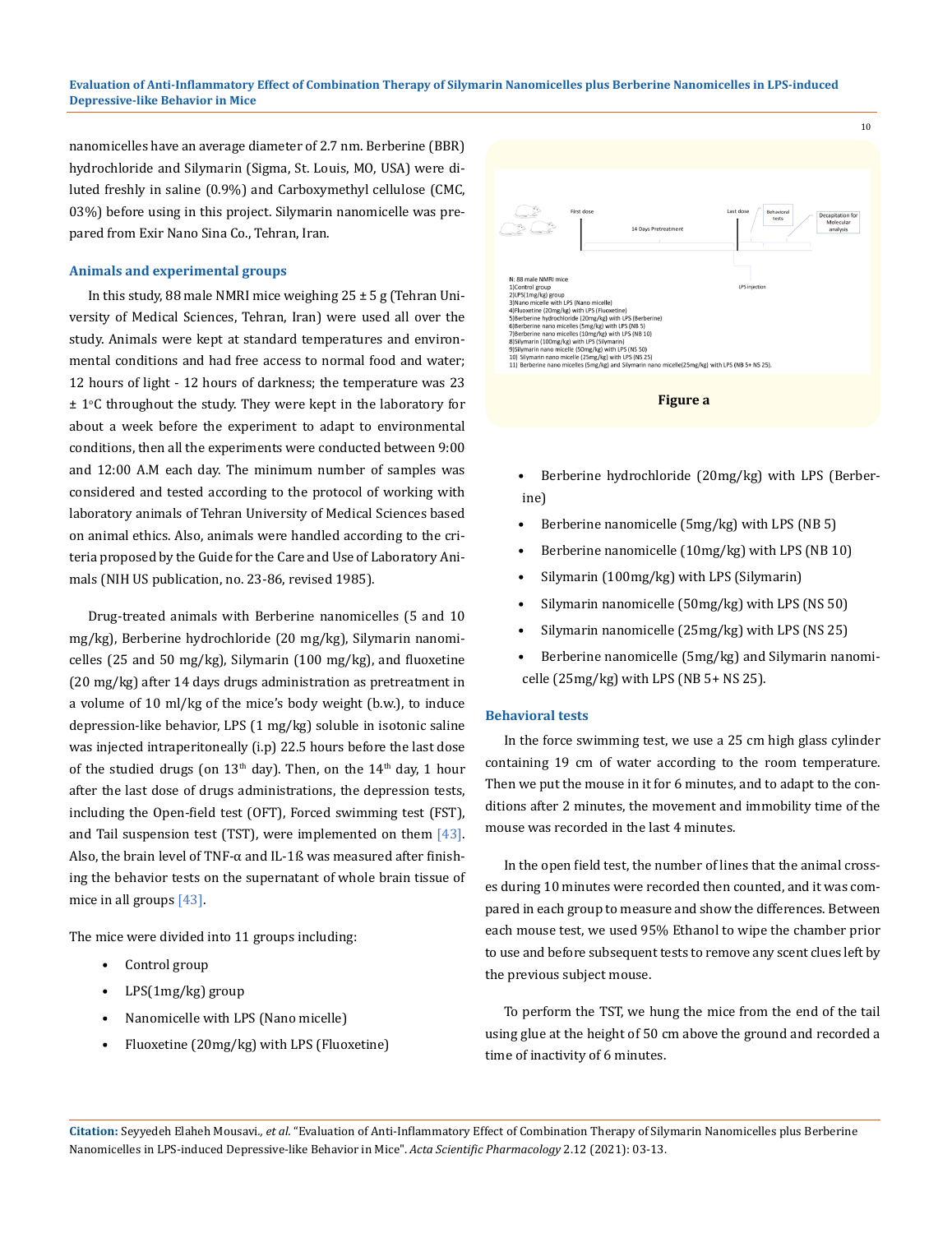#### **Tissue preparation for biochemical assays**

To evaluate the levels of TNF-α and IL-1ß, animals were anesthetized (complete analgesia) with ketamine 10% at a dose of 50 mg/kg and xylazine 2% at a dose of 10 mg/kg by intraperitoneal injection  $[44]$ . They underwent surgery and used buprenorphine at a dose of 0.05 mg/kg subcutaneously (SC) to reduce pain. Also, to collect brain tissue, animals under complete anesthesia, the spinal cord was amputated, and after death, the animal's head was cut off with scissors, followed by a craniotomy and the whole brain excision. Finally, the collected brain samples were homogenized, and the supernatant was used to measure the levels of TNF-α and IL-1ß to evaluate the anti-inflammatory effects by enzyme-linked immunoassay (ELISA) and its protocol. It was performed according to the instructions of the ELISA kit (Sigma-Aldrich, St. Louis, MO, USA).

#### **Statistical analysis**

All data were analyzed with a two-way analysis of variance for the drug interactions followed by Tukey's posttest (Graph pad prism, version 5), except for the main effect of Berberine and Silymarin nanomicelles which was performed with One-Way ANOVA. The value of P < 0.05 was considered significant.

#### **Conclusion**

Our clinical data indicated that the combination of berberine and silymarin nanomicelles showed significant reduction in brain TNF-α and IL-1ß levels, immobility time in FST, duration of immobility in TST which indicate decreased depression- related symptoms in mice.

Also, the results of the study suggest that using nanomicelle can increase the effectiveness and improve the bioavailability and consequently the chemical stability of the compound.

#### **Acknowledgment**

The authors thank the Department of Pharmacology, Faculty of Medicine, Tehran University of Medical sciences, Tehran, Iran. (Grant No: 99110143058).

Nanotechnology research center, Pharmaceutical technology institute, Mashhad University of Medical Sciences, Mashhad, Iran.

#### **Bibliography**

1. Nestler EJ., *et al*[. "Neurobiology of Depression".](https://pubmed.ncbi.nlm.nih.gov/11931738/) *Neuron* 34.1 [\(2002\): 13-25.](https://pubmed.ncbi.nlm.nih.gov/11931738/)

- 2. [Millan MJ. "Multi-target strategies for the improved treatment](https://pubmed.ncbi.nlm.nih.gov/16522330/)  [of depressive states: Conceptual foundations and neuronal](https://pubmed.ncbi.nlm.nih.gov/16522330/)  [substrates, drug discovery and therapeutic application".](https://pubmed.ncbi.nlm.nih.gov/16522330/) *Phar[macology and Therapeutics](https://pubmed.ncbi.nlm.nih.gov/16522330/)* 110.2 (2006): 135-370.
- 3. [Malhi GS and Mann JJ. "Depression".](https://pubmed.ncbi.nlm.nih.gov/30396512/) *The Lancet* 392.10161 [\(2018\): 2299-2312.](https://pubmed.ncbi.nlm.nih.gov/30396512/)
- 4. Widner B., *et al*[. "Neopterin production, tryptophan degrada](https://pubmed.ncbi.nlm.nih.gov/12401473/)[tion, and mental depression—What is the link?"](https://pubmed.ncbi.nlm.nih.gov/12401473/) *Brain, Behavior, and Immunity* [16.5 \(2002\): 590-595.](https://pubmed.ncbi.nlm.nih.gov/12401473/)
- 5. Cipriani A., *et al*[. "Comparative efficacy and acceptability of 21](https://pubmed.ncbi.nlm.nih.gov/29477251/)  [antidepressant drugs for the acute treatment of adults with](https://pubmed.ncbi.nlm.nih.gov/29477251/)  [major depressive disorder: a systematic review and network](https://pubmed.ncbi.nlm.nih.gov/29477251/)  meta-analysis". *The Lancet* [391.10128 \(2018\): 1357-1366.](https://pubmed.ncbi.nlm.nih.gov/29477251/)
- 6. Takikawa O., *et al*. "Interferon-Gamma-Dependent/Independent Expression of Indoleamine 2,3-Dioxygenase". In: Huether G, Kochen W, Simat TJ, Steinhart H, editors. Tryptophan, Serotonin, and Melatonin: Basic Aspects and Applications. Boston, MA: Springer US; (1999): 553-557.
- 7. Fujigaki H., *et al*[. "The signal transducer and activator of tran](https://academic.oup.com/jb/article-abstract/139/4/655/850102?redirectedFrom=fulltext)[scription 1alpha and interferon regulatory factor 1 are not](https://academic.oup.com/jb/article-abstract/139/4/655/850102?redirectedFrom=fulltext)  [essential for the induction of indoleamine 2,3-dioxygenase](https://academic.oup.com/jb/article-abstract/139/4/655/850102?redirectedFrom=fulltext)  [by lipopolysaccharide: involvement of p38 mitogen-activated](https://academic.oup.com/jb/article-abstract/139/4/655/850102?redirectedFrom=fulltext)  [protein kinase and nuclear factor-kappaB pathways, and syn](https://academic.oup.com/jb/article-abstract/139/4/655/850102?redirectedFrom=fulltext)[ergistic effect of several proinflammatory cytokines".](https://academic.oup.com/jb/article-abstract/139/4/655/850102?redirectedFrom=fulltext) *Journal of Biochemistry* [139.4 \(2006\): 655-662.](https://academic.oup.com/jb/article-abstract/139/4/655/850102?redirectedFrom=fulltext)
- 8. Baghai TC., *et al*[. "Drug treatment of depression in the 2000s:](https://pubmed.ncbi.nlm.nih.gov/17071541/)  [an overview of achievements in the last 10 years and future](https://pubmed.ncbi.nlm.nih.gov/17071541/)  possibilities". *[The World Journal of Biological Psychiatry](https://pubmed.ncbi.nlm.nih.gov/17071541/)* 7.4 [\(2006\): 198-222.](https://pubmed.ncbi.nlm.nih.gov/17071541/)
- 9. Kumar A., *et al*[. "Current knowledge and pharmacological pro](https://pubmed.ncbi.nlm.nih.gov/26092760/)file of berberine: An update". *[European Journal of Pharmacol](https://pubmed.ncbi.nlm.nih.gov/26092760/)ogy* [761 \(2015\): 288-297.](https://pubmed.ncbi.nlm.nih.gov/26092760/)
- 10. [Kulkarni SK and Dhir A. "On the mechanism of antidepressant](https://pubmed.ncbi.nlm.nih.gov/18585703/)like action of berberine chloride". *[European Journal of Pharma](https://pubmed.ncbi.nlm.nih.gov/18585703/)cology* [589.1 \(2008\): 163-172.](https://pubmed.ncbi.nlm.nih.gov/18585703/)
- 11. Chatuphonprasert W., *et al*[. "Suppression of beta-naphthofla](https://pubmed.ncbi.nlm.nih.gov/21624442/)[vone induced CYP1A expression and lipid-peroxidation by ber](https://pubmed.ncbi.nlm.nih.gov/21624442/)berine". *Fitoterapia* [82.6 \(2011\): 889-895.](https://pubmed.ncbi.nlm.nih.gov/21624442/)

**Citation:** Seyyedeh Elaheh Mousavi*., et al.* "Evaluation of Anti-Inflammatory Effect of Combination Therapy of Silymarin Nanomicelles plus Berberine Nanomicelles in LPS-induced Depressive-like Behavior in Mice". *Acta Scientific Pharmacology* 2.12 (2021): 03-13.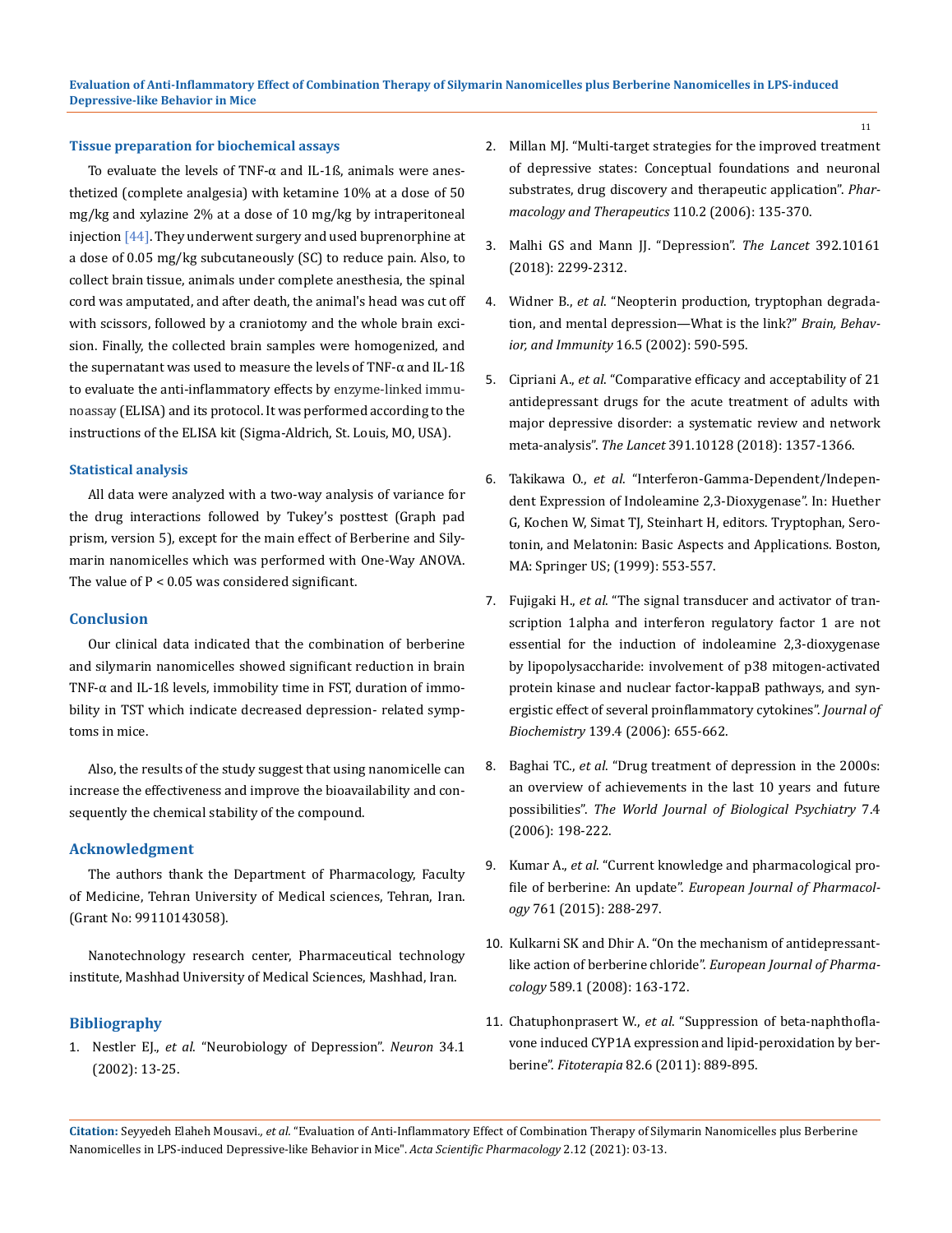- 12. Cai Z., *et al*[. "Role of berberine in Alzheimer's disease".](https://www.ncbi.nlm.nih.gov/pmc/articles/PMC5055107/) *Neuro[psychiatric Disease and Treatment](https://www.ncbi.nlm.nih.gov/pmc/articles/PMC5055107/)* 12 (2016): 2509-2520.
- 13. Zhang Z., *et al*[. "Solid dispersion of berberine–phospholipid](https://pubmed.ncbi.nlm.nih.gov/24456672/)  [complex/TPGS 1000/SiO2: preparation, characterization and](https://pubmed.ncbi.nlm.nih.gov/24456672/)  in vivo studies". *[International Journal of Pharmaceutics](https://pubmed.ncbi.nlm.nih.gov/24456672/)* 465.1 [\(2014\): 306-316.](https://pubmed.ncbi.nlm.nih.gov/24456672/)
- 14. Wen-zhuan Ma., *et al*[. "Preparation characterization and anti](https://pubmed.ncbi.nlm.nih.gov/27071253/)[tumor activity in vitro of berberine hydrochloride polymeric](https://pubmed.ncbi.nlm.nih.gov/27071253/)  micelles". *[China Journal of Chinese Materia Medica](https://pubmed.ncbi.nlm.nih.gov/27071253/)* 40 (2015): [1001-5302.](https://pubmed.ncbi.nlm.nih.gov/27071253/)
- 15. Zahmatkeshan M., *et al*[. "Improved drug delivery and thera](https://pubmed.ncbi.nlm.nih.gov/26972276/)[peutic efficacy of PEgylated liposomal doxorubicin by targeting](https://pubmed.ncbi.nlm.nih.gov/26972276/)  [anti-HER2 peptide in murine breast tumor model".](https://pubmed.ncbi.nlm.nih.gov/26972276/) *European [Journal of Pharmaceutical Sciences](https://pubmed.ncbi.nlm.nih.gov/26972276/)* 86 (2016): 125-135.
- 16. Wang T., *et al*[. "Preparation of an anhydrous reverse micelle de](https://pubmed.ncbi.nlm.nih.gov/21742030/)[livery system to enhance oral bioavailability and anti-diabetic](https://pubmed.ncbi.nlm.nih.gov/21742030/)  efficacy of berberine". *[European Journal of Pharmaceutical Sci](https://pubmed.ncbi.nlm.nih.gov/21742030/)ences* [44.1 \(2011\): 127-135.](https://pubmed.ncbi.nlm.nih.gov/21742030/)
- 17. Wang M-J., *et al*[. "Silymarin protects dopaminergic neurons](https://pubmed.ncbi.nlm.nih.gov/12473078/)  [against lipopolysaccharide-induced neurotoxicity by inhibiting](https://pubmed.ncbi.nlm.nih.gov/12473078/)  microglia activation". *[European Journal of Neuroscience](https://pubmed.ncbi.nlm.nih.gov/12473078/)* 16.11 [\(2002\): 2103-2112.](https://pubmed.ncbi.nlm.nih.gov/12473078/)
- 18. Dixit N., *et al*[. "Silymarin: A review of pharmacological aspects](https://www.researchgate.net/publication/43560460_Silymarin_A_review_of_pharmacological_aspects_and_bioavailability_enhancement_approaches)  [and bioavailability enhancement approaches".](https://www.researchgate.net/publication/43560460_Silymarin_A_review_of_pharmacological_aspects_and_bioavailability_enhancement_approaches) *Indian Journal of Pharmacology* [39.4 \(2007\): 172-179.](https://www.researchgate.net/publication/43560460_Silymarin_A_review_of_pharmacological_aspects_and_bioavailability_enhancement_approaches)
- 19. Thakare VN., *et al*[. "Therapeutic potential of silymarin in chron](https://pubmed.ncbi.nlm.nih.gov/29215318/)[ic unpredictable mild stress induced depressive-like behavior](https://pubmed.ncbi.nlm.nih.gov/29215318/)  in mice". *[Journal of Psychopharmacology](https://pubmed.ncbi.nlm.nih.gov/29215318/)* 32.2 (2017): 223-235.
- 20. Neha Jaggi AS and Singh N. "Silymarin and Its Role in Chronic Diseases". In: Gupta SC, Prasad S, Aggarwal BB, editors. Drug Discovery from Mother Nature. Cham: Springer International Publishing (2016): 25-44.
- 21. Priya LB., *et al*. "Chapter 21 Phytonanoconjugates in oral medicine". In: Andronescu E, Grumezescu AM, editors. Nanostructures for Oral Medicine: Elsevier (2017): 639-668.
- 22. Cai CX., *et al*. "Chapter 29 Nutritional and Dietary Interventions for Nonalcoholic Fatty Liver Disease". In: Watson RR,

Preedy VR, editors. Dietary Interventions in Liver Disease: Academic Press (2019): 357-72.

- 23. [Bijak M. "Flavonolignans compounds not only for liver treat](https://pubmed.ncbi.nlm.nih.gov/28134230/)ment". *[Polskiego Towarzystwa Lekarskiego](https://pubmed.ncbi.nlm.nih.gov/28134230/)* 42 (2017): 34-37.
- 24. El-Elimat T., *et al*[. "Silymarin Prevents Memory Impairments,](https://pubmed.ncbi.nlm.nih.gov/30153692/)  [Anxiety, and Depressive-Like Symptoms in a Rat Model of Post-](https://pubmed.ncbi.nlm.nih.gov/30153692/)[Traumatic Stress Disorder".](https://pubmed.ncbi.nlm.nih.gov/30153692/) *Planta Medica* 85.1 (2019): 32-40.
- 25. [Junghanns JU and Müller RH. "Nanocrystal technology, drug de](https://pubmed.ncbi.nlm.nih.gov/18990939/)livery and clinical applications". *[International Journal of Nano](https://pubmed.ncbi.nlm.nih.gov/18990939/)medicine* [3.3 \(2008\): 295-309.](https://pubmed.ncbi.nlm.nih.gov/18990939/)
- 26. [Kakran M. "Fabrication of Nanoparticles of Silymarin, Hesper](https://www.longdom.org/open-access/fabrication-of-nanoparticles-of-silymarin-hesperetin-and-glibenclamide-by-evaporative-precipitation-of-nanosuspension-2153-2435.1000326.pdf)[etin and Glibenclamide by Evaporative Precipitation of Nano](https://www.longdom.org/open-access/fabrication-of-nanoparticles-of-silymarin-hesperetin-and-glibenclamide-by-evaporative-precipitation-of-nanosuspension-2153-2435.1000326.pdf)suspension for Fast Dissolution". *[Pharmaceutica Analytica Acta](https://www.longdom.org/open-access/fabrication-of-nanoparticles-of-silymarin-hesperetin-and-glibenclamide-by-evaporative-precipitation-of-nanosuspension-2153-2435.1000326.pdf)* [06 \(2014\).](https://www.longdom.org/open-access/fabrication-of-nanoparticles-of-silymarin-hesperetin-and-glibenclamide-by-evaporative-precipitation-of-nanosuspension-2153-2435.1000326.pdf)
- 27. Ahmad U., *et al*[. "Silymarin nanoemulsion against human hepa](https://pubmed.ncbi.nlm.nih.gov/28503949/)[tocellular carcinoma: development and optimization".](https://pubmed.ncbi.nlm.nih.gov/28503949/) *Artificial [Cells, Nanomedicine, and Biotechnology](https://pubmed.ncbi.nlm.nih.gov/28503949/)* 46.2 (2018): 231-241.
- 28. Yousefdoost S., *et al*[. "Evaluation of Nano and Microcapsules of](https://www.researchgate.net/publication/344458521_Evaluation_of_Nano_and_Microcapsules_of_Silymarin_in_Simulated_Gastrointestinal_Conditions_for_Animal_Target_Delivery)  [Silymarin in Simulated Gastrointestinal Conditions for Animal](https://www.researchgate.net/publication/344458521_Evaluation_of_Nano_and_Microcapsules_of_Silymarin_in_Simulated_Gastrointestinal_Conditions_for_Animal_Target_Delivery)  Target Delivery". *[Iranian Journal of Applied Animal Science](https://www.researchgate.net/publication/344458521_Evaluation_of_Nano_and_Microcapsules_of_Silymarin_in_Simulated_Gastrointestinal_Conditions_for_Animal_Target_Delivery)* 9.2 [\(2019\): 247-255.](https://www.researchgate.net/publication/344458521_Evaluation_of_Nano_and_Microcapsules_of_Silymarin_in_Simulated_Gastrointestinal_Conditions_for_Animal_Target_Delivery)
- 29. Kosari-Nasab M., *et al*[. "Anxiolytic- and antidepressant-like ef](https://www.researchgate.net/publication/321259064_Anxiolytic-_and_antidepressant-like_effects_of_Silymarin_compared_to_diazepam_and_fluoxetine_in_a_mouse_model_of_mild_traumatic_brain_injury)[fects of Silymarin compared to diazepam and fluoxetine in a](https://www.researchgate.net/publication/321259064_Anxiolytic-_and_antidepressant-like_effects_of_Silymarin_compared_to_diazepam_and_fluoxetine_in_a_mouse_model_of_mild_traumatic_brain_injury)  [mouse model of mild traumatic brain injury".](https://www.researchgate.net/publication/321259064_Anxiolytic-_and_antidepressant-like_effects_of_Silymarin_compared_to_diazepam_and_fluoxetine_in_a_mouse_model_of_mild_traumatic_brain_injury) *Toxicology and [Applied Pharmacology](https://www.researchgate.net/publication/321259064_Anxiolytic-_and_antidepressant-like_effects_of_Silymarin_compared_to_diazepam_and_fluoxetine_in_a_mouse_model_of_mild_traumatic_brain_injury)* 338 (2018): 159-173.
- 30. Del Grande da Silva G., *et al*[. "Pro-inflammatory cytokines and](https://pubmed.ncbi.nlm.nih.gov/26802811/)  [psychotherapy in depression: Results from a randomized clini](https://pubmed.ncbi.nlm.nih.gov/26802811/)cal trial". *[Journal of Psychiatric Research](https://pubmed.ncbi.nlm.nih.gov/26802811/)* 75 (2016): 57-64.
- 31. [Miller AH and Raison CL. "The role of inflammation in depres](https://www.nature.com/articles/nri.2015.5)[sion: from evolutionary imperative to modern treatment tar](https://www.nature.com/articles/nri.2015.5)get". *[Nature Reviews Immunology](https://www.nature.com/articles/nri.2015.5)* 16.1 (2016): 22-34.
- 32. Amitai M., *et al*[. "The Relationship Between Plasma Cytokine](https://pubmed.ncbi.nlm.nih.gov/26771135/)  [Levels and Response to Selective Serotonin Reuptake Inhibitor](https://pubmed.ncbi.nlm.nih.gov/26771135/)  [Treatment in Children and Adolescents with Depression and/](https://pubmed.ncbi.nlm.nih.gov/26771135/) or Anxiety Disorders". *[Journal of Child and Adolescent Psycho](https://pubmed.ncbi.nlm.nih.gov/26771135/)pharmacology* [26.8 \(2016\): 727-732.](https://pubmed.ncbi.nlm.nih.gov/26771135/)

**Citation:** Seyyedeh Elaheh Mousavi*., et al.* "Evaluation of Anti-Inflammatory Effect of Combination Therapy of Silymarin Nanomicelles plus Berberine Nanomicelles in LPS-induced Depressive-like Behavior in Mice". *Acta Scientific Pharmacology* 2.12 (2021): 03-13.